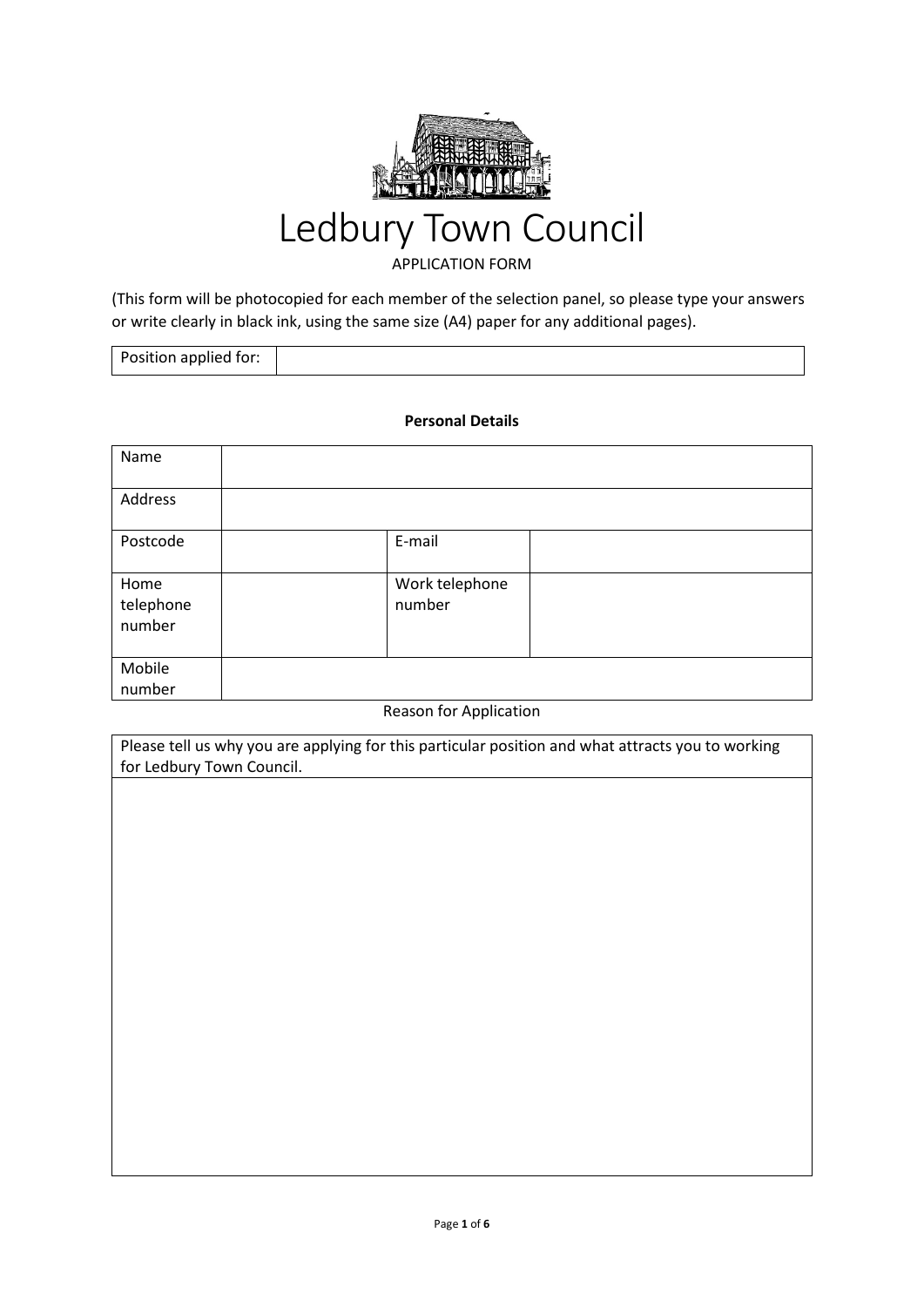# **Education and Training**

| Dates |    | <b>Qualifications (Please state</b><br>awarding institute or<br>professional body) | Further/Higher<br>Education/School |
|-------|----|------------------------------------------------------------------------------------|------------------------------------|
| From  | To |                                                                                    |                                    |
| From  | To |                                                                                    |                                    |
| From  | To |                                                                                    |                                    |
| From  | To |                                                                                    |                                    |
| From  | To |                                                                                    |                                    |

| Other Training (eg, short courses) |  |  |  |  |  |
|------------------------------------|--|--|--|--|--|
|                                    |  |  |  |  |  |
|                                    |  |  |  |  |  |
|                                    |  |  |  |  |  |
|                                    |  |  |  |  |  |
|                                    |  |  |  |  |  |
|                                    |  |  |  |  |  |
|                                    |  |  |  |  |  |
|                                    |  |  |  |  |  |
|                                    |  |  |  |  |  |
|                                    |  |  |  |  |  |
|                                    |  |  |  |  |  |
|                                    |  |  |  |  |  |
|                                    |  |  |  |  |  |
|                                    |  |  |  |  |  |
|                                    |  |  |  |  |  |
|                                    |  |  |  |  |  |
|                                    |  |  |  |  |  |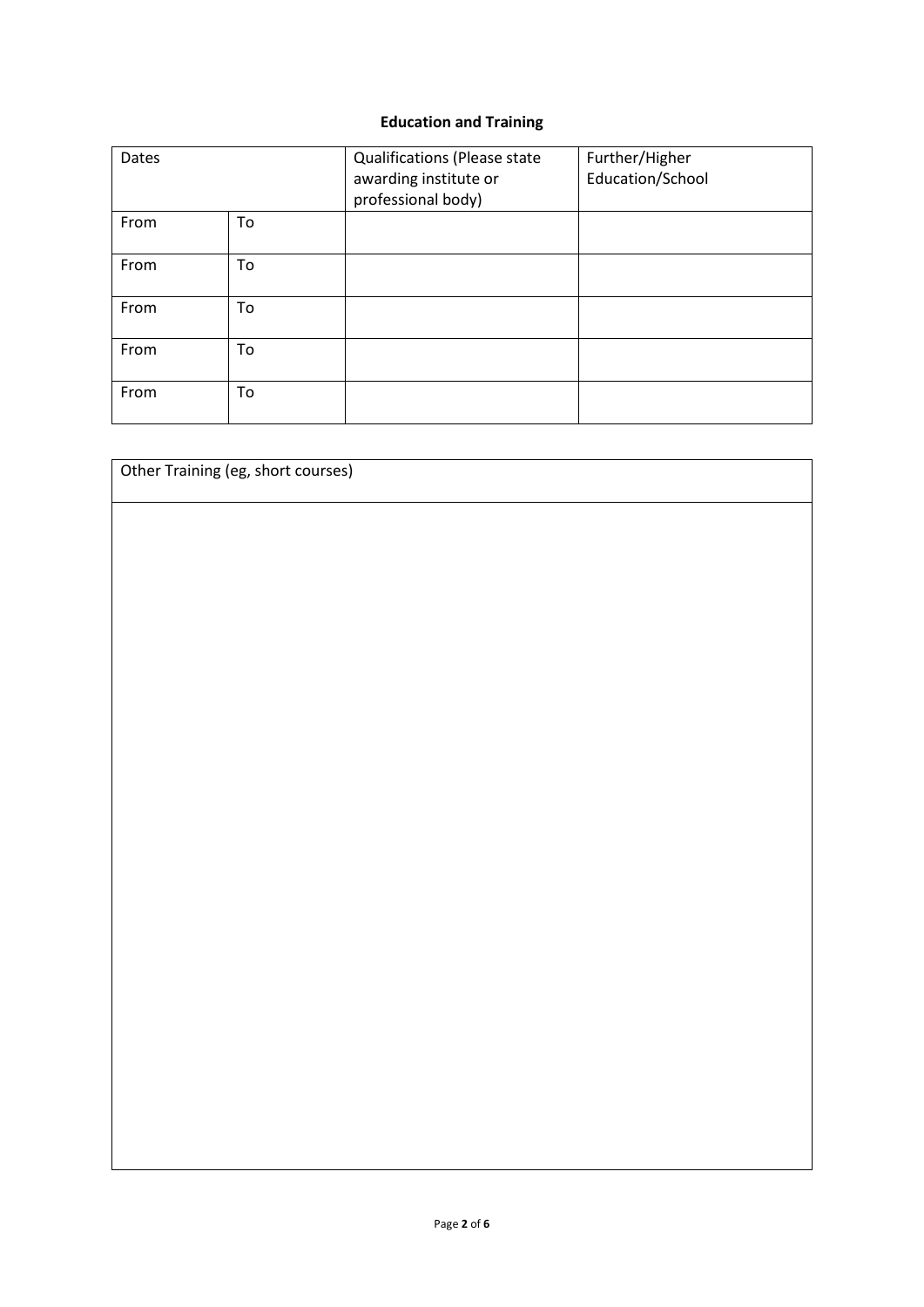# **Employment Details**

| (Please give details of your present or most recent employment/voluntary work first and work      |    |          |                           |            |  |
|---------------------------------------------------------------------------------------------------|----|----------|---------------------------|------------|--|
| backwards. Include all periods of unemployment; travel etc. in the space provided so there are no |    |          |                           |            |  |
| gaps in the record. You may include continuation sheets if necessary).                            |    |          |                           |            |  |
| Dates                                                                                             |    | Employer | Position/Responsibilities | Reason for |  |
|                                                                                                   |    |          |                           | Leaving    |  |
| From                                                                                              | To |          |                           |            |  |
|                                                                                                   |    |          |                           |            |  |
|                                                                                                   |    |          |                           |            |  |
|                                                                                                   |    |          |                           |            |  |
|                                                                                                   |    |          |                           |            |  |
|                                                                                                   |    |          |                           |            |  |
|                                                                                                   |    |          |                           |            |  |
|                                                                                                   |    |          |                           |            |  |
|                                                                                                   |    |          |                           |            |  |
|                                                                                                   |    |          |                           |            |  |
|                                                                                                   |    |          |                           |            |  |
|                                                                                                   |    |          |                           |            |  |
|                                                                                                   |    |          |                           |            |  |
|                                                                                                   |    |          |                           |            |  |
|                                                                                                   |    |          |                           |            |  |
|                                                                                                   |    |          |                           |            |  |
|                                                                                                   |    |          |                           |            |  |
|                                                                                                   |    |          |                           |            |  |
|                                                                                                   |    |          |                           |            |  |
|                                                                                                   |    |          |                           |            |  |
|                                                                                                   |    |          |                           |            |  |
|                                                                                                   |    |          |                           |            |  |
|                                                                                                   |    |          |                           |            |  |
|                                                                                                   |    |          |                           |            |  |
|                                                                                                   |    |          |                           |            |  |

| Please describe briefly your main areas of responsibility in your current post or most |  |
|----------------------------------------------------------------------------------------|--|
| recent/relevant post                                                                   |  |

Period of notice required in current position: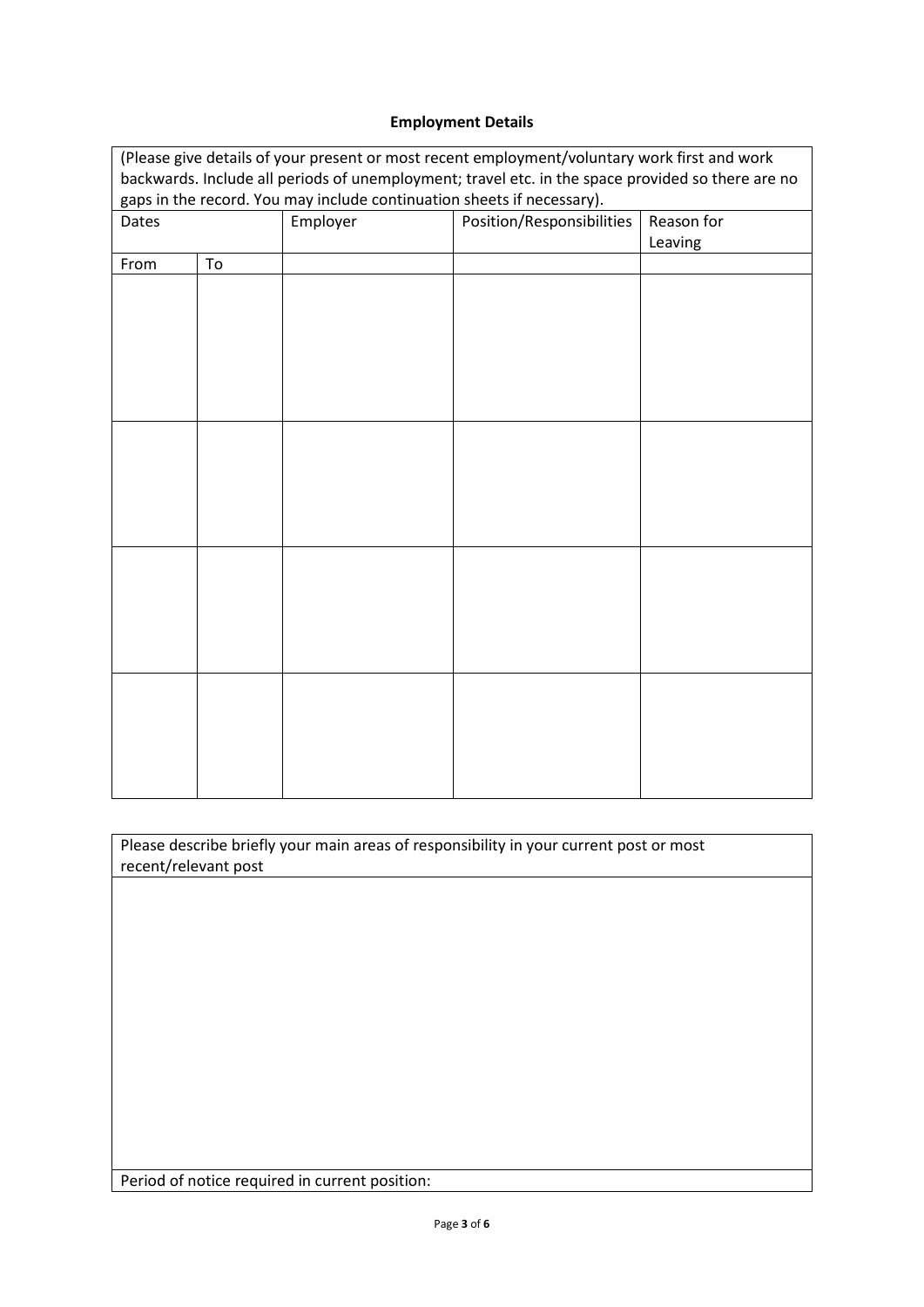# **Covering Statement/Additional Information**

Please describe how your skills and experience gained in a paid or unpaid capacity relate to the employee specification and the responsibilities required of this post (you may include continuation sheets if necessary).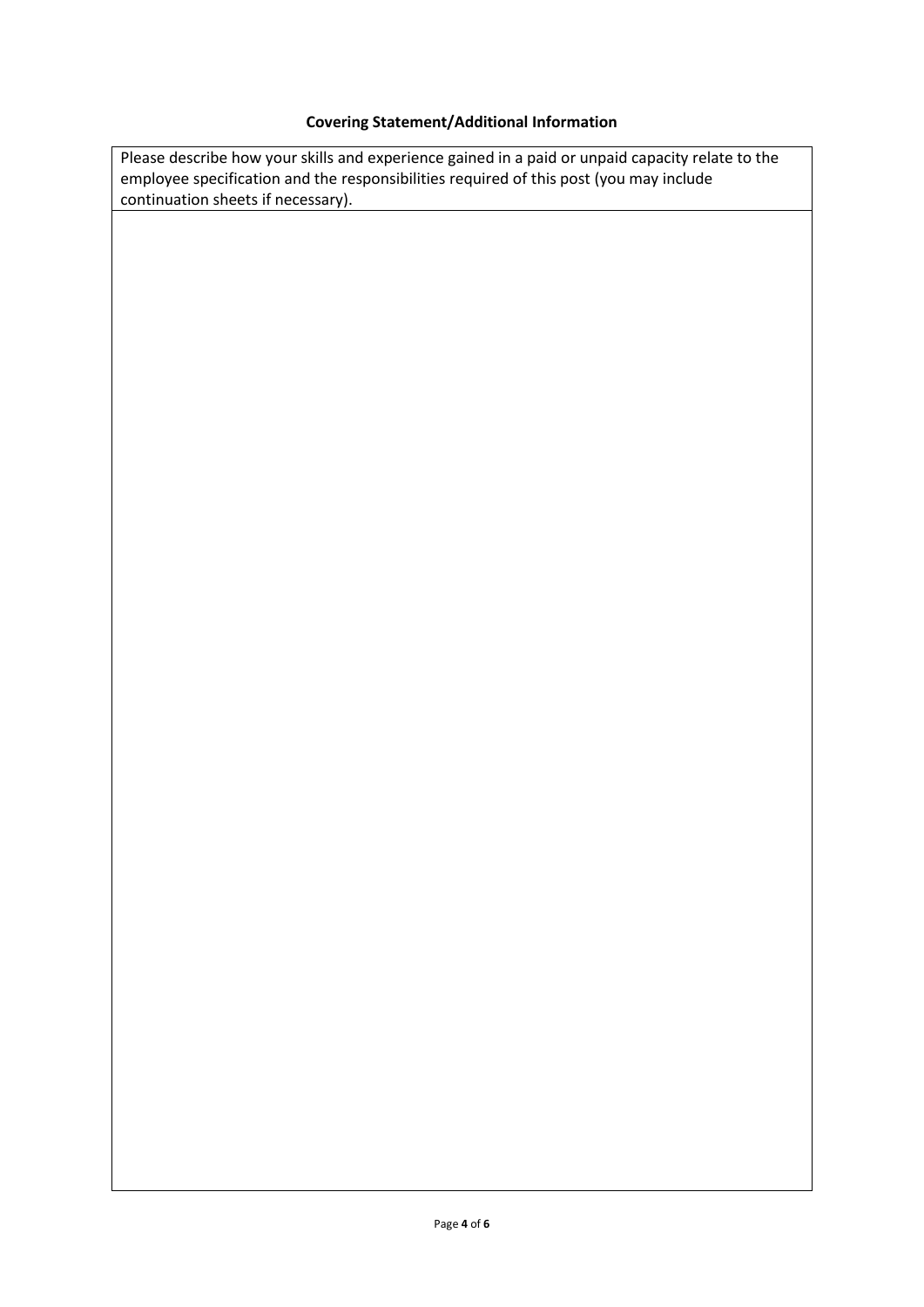#### **Administrative Details**

| Do you require a Work Permit to enable you to work in the UK? |  |
|---------------------------------------------------------------|--|
| <b>Rehabilitation of Offenders Act 1974:</b>                  |  |
| Have you ever been convicted of a criminal offence?           |  |
| If yes, please give details with date and result              |  |
| (Declarations are subject to the provisions of the            |  |
| Rehabilitation Act 1974 as amended)                           |  |
| Are you related to any Ledbury Town Council                   |  |
| member (Councillor) or officer?                               |  |
| If so, please state the relationship                          |  |

| Do you hold a current driving licence?                                                                                                   |  |
|------------------------------------------------------------------------------------------------------------------------------------------|--|
| Do you have access to a car?                                                                                                             |  |
| Are you prepared to travel to meetings involving occasional long distances?                                                              |  |
| Are there any adjustments that may be required to be made should you be invited to attend for<br>interview? If yes, please give details: |  |

#### **References**

Please give the names of two referees, the first of whom should be your present or most recent employer. References will only be taken up on the preferred candidate for appointment.

| Reference 1         |  | Reference 2         |  |
|---------------------|--|---------------------|--|
| Name                |  | Name                |  |
| Position            |  | Position            |  |
| Address             |  | Address             |  |
| Telephone<br>number |  | Telephone<br>number |  |
| E-mail              |  | E-mail              |  |